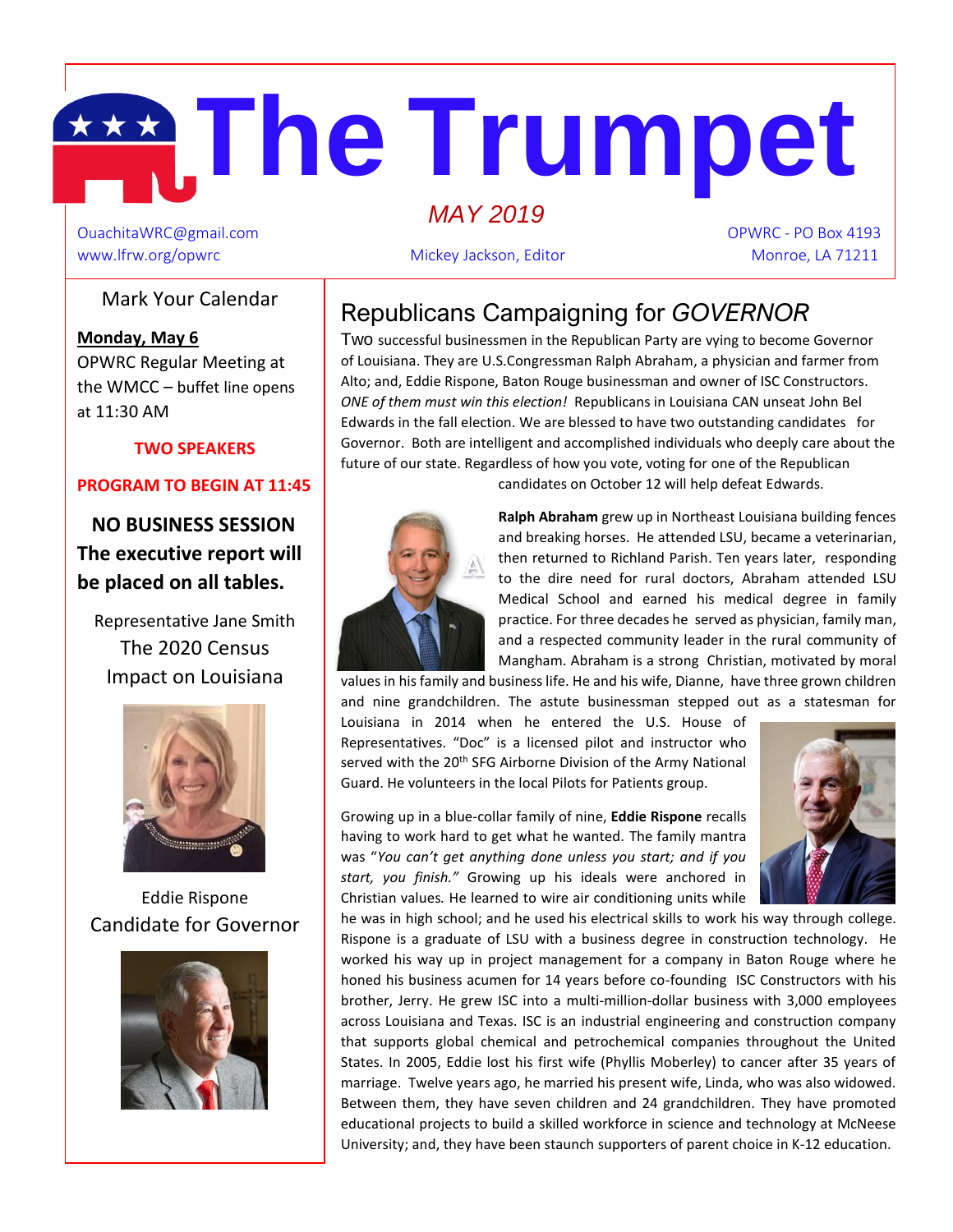# Recruitment Boosts OPWRC Membership 202 Members – 49 Associate Members!

Even in a rainstorm, you can count on Republican men and women.

 umbrellas, for the ladies as they On a rainy Saturday morning, Amanda and Jim Barry welcomed the cheerful guests into their beautiful bayou home on Pargoud Landing. Jim and a few other Associate Members served as *escorts,* armed with emerged from cars. Such chivalry made the occasion even more delightful. Thanks so much, guys!

 The beautiful table in the formal dining area beckoned guests to feast on a sumptuous banquet of breakfast foods. A fresh floral arrangement of red roses, iris, and greenery adorned the buffet. A matching floral design created by Amanda graced the antique desk where Kenda Reed presided over registration.

Donna Cathey (Vice-President and Membership Chair) narrated a short slide presentation to explain the goals of the Ouachita Parish Women's Republican Club.

Thanks to Penni Aulds, Shondra White, Sherry Allen, Charlotte Nugent, Joanna Massey, and Donna Cathey for serving as co-hostesses with Amanda Barry.

#### Officers of OPWRC

Mickey Jackson President Donna Cathey First V-President Misti Cordell Second V-President Kenda Reed Treasurer Janet Knott Recording Secretary Beth Correro Cor. Secretary Verda Gates Past President Sherra Fertitta Public Relations Regina Wilson Hospitality Kathy Ray Caring for Community Katie May Literacy Project Angie Robert Constitution Project Helen Holmes Veterans Project Jane Ellett Scholarship Project

## NEW & *RENEWING* MEMBERS FOR APRIL

- 1. Judy Auger
- 2. Donna Bodan
- 3. Tammy Brown
- 4. Amanda Clark
- 5. Susie Cameron
- 6. Delores Cooper
- 7. Nikki Dailey
- 8. Ashley Delrio
- 9. Carolyn Ferguson
- 10. Lauren Ferguson
- 11. Jean Gilstrap
- 12. Karen Hanna
- 13. Paige Hodnett
- 14. Ashley Jones
- 15. Hannah Livingston
- 16. Katie Murray
- 17. Debbie Nugent
- 18. Donna Payne
- 19. Kathy Pool
- 20. Lynn Ramsey
- 21. Ashley Robinson
- 22. Kay Robinson
- 23. Stephanie Sikes
- 24. Charlene Smith
- 25. Debbie Takewell







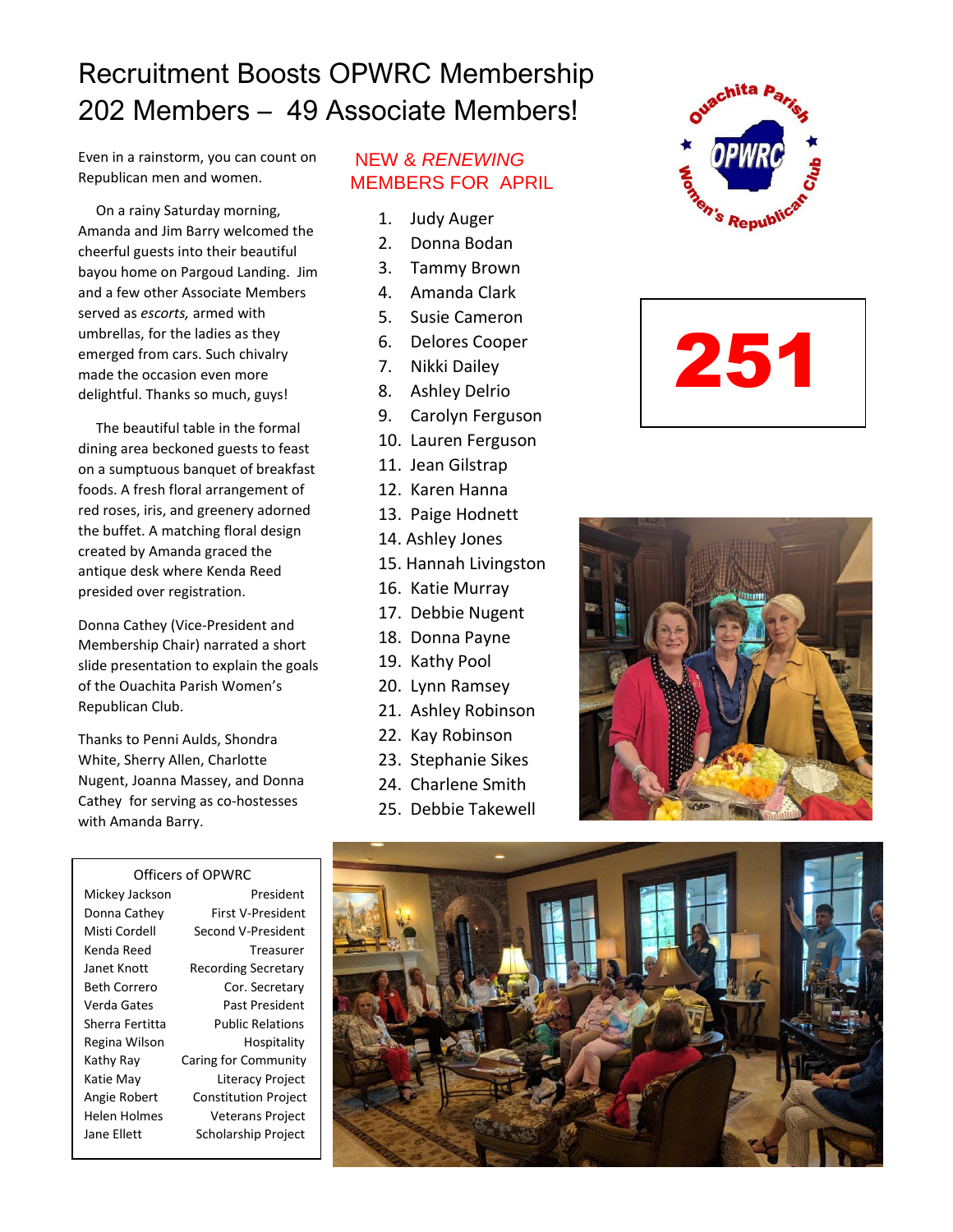

Fourteen Members Attend LFRW State Convention OPWRC WINS FIRST PLACE in Twelve Categories



Left to Right: **Michael Echols, Monroe City Council Member; Stewart Cathey, Sr. and Dickie Jackson** visited in the kitchen after they escorted the ladies into the living area. These guys helped the hostess with the preparty activities. OPWRC appreciates the active involvement of so many Republican men in our club activities. Other associates in attendance were **Foy Gadberry, Stewart Cathey, Jr. and Jim Barry** who hosted the event with wife, Amanda.

#### **Below:Charlotte Nugent and Joanna Massey enjoy themselves during the coffee.**

Joanna brought five new members into our group. Congratulations, Joanna! We are delighted to have so many join our Republican organization. Two of Joanna's recruits are residents of Farmerville. **Judy Auger and Lynn Ramsey -** both of them are dynamic, high-energy women who are devoted to helping Republican candidates get elected to office.



OPWRC took the top award in every category of competition at the 33rd Biennial Convention for the LFRW. Held in Baton Rouge at the Crown Plaza, the convention featured nearly every statewide election official – except that democrat who occupies the Governor's office.

The Awards Packet with documents was compiled and submitted by Mickey Jackson, club President. A digital application for the Diamond Award will be sent to NFRW by June 1. Pictured at the Awards Ceremony were **Regina Wilson, Betsy Trapp, Misti Cordell, Mickey Jackson, Verda Gates, Janet Knott, and Maydra Pomeroy**. Besides being a member of our club, **Maydra** has served as LFRW Regional Vice-President for district five for four years. **Rosy Bromell of Ruston** was elected to serve the next term.